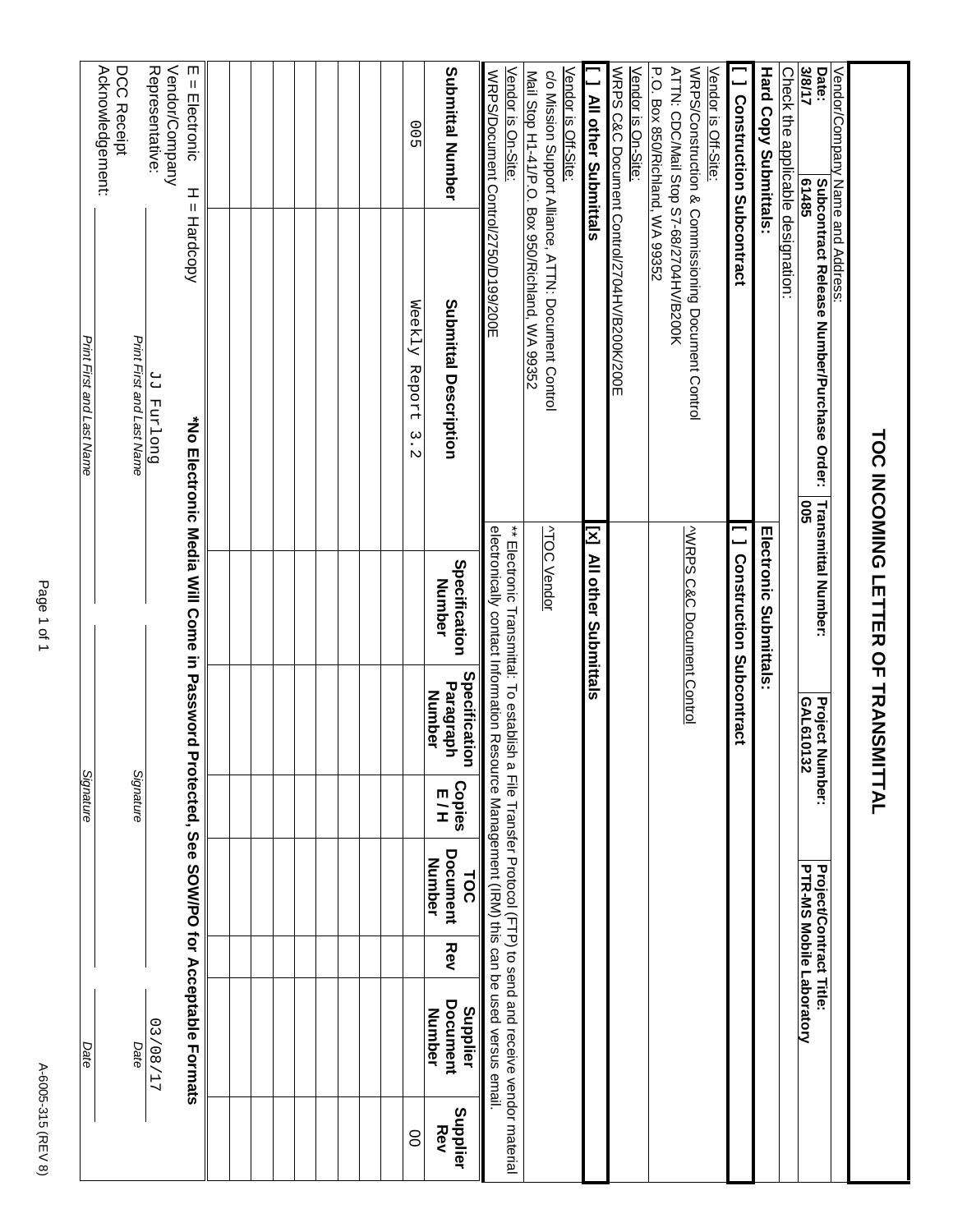

### **WEEK 3.2 REPORT – LCU AND PTR-MS VERIFICATION**

### **February 22nd, 2017**

#### **Summary**

The mobile lab was used at Columbia Basin Analytical Laboratories (CBAL) on February 22nd between 7:00 AM and 4:00 PM to conduct experiments with the FC Inlet flow rate on the IONICON Analytik Proton Transfer Reaction Time-of-Flight Mass Spectrometer 4000 (PTR-MS). The goal was to understand the effect of the FC Inlet flow on the signal of standard to verify the effectiveness of PTR-MS standard operating parameters.

During this time period the Ionicon Liquid Calibration Unit (LCU) was used to dilute the 2 parts per million by volume (ppmv) sensitivity check standard to 20 parts per billion by volume (ppbv) which was measured by the PTR-MS, as per normal operations. The concentration of benzene was then monitored at 0, 100, and 200 standard cubic centimeters per minute (sccm) FC Inlet flow rate. This experiment was repeated on February 27<sup>th</sup> due to analyst concern that the signal had not fully stabilized.

The 200 ppbv standard was also manually diluted to 20 ppbv and then directly measured by the PTR-MS, bypassing the LCU. The same experiment was performed with the PTR-MS inlet tubing at two different depths within the tubing leading from the 20 ppbv standard canister. It was found that tube depth did not affect signal stability or concentration. Lower FC Inlet flow rates, at a constant delivery flow from the air canister, resulted in higher concentration detected by the PTR-MS. This suggests that higher rates effectively dilute the standard by pulling in ambient air in addition to standard. This would only affect manual measurement of standard using an independent mass flow controller.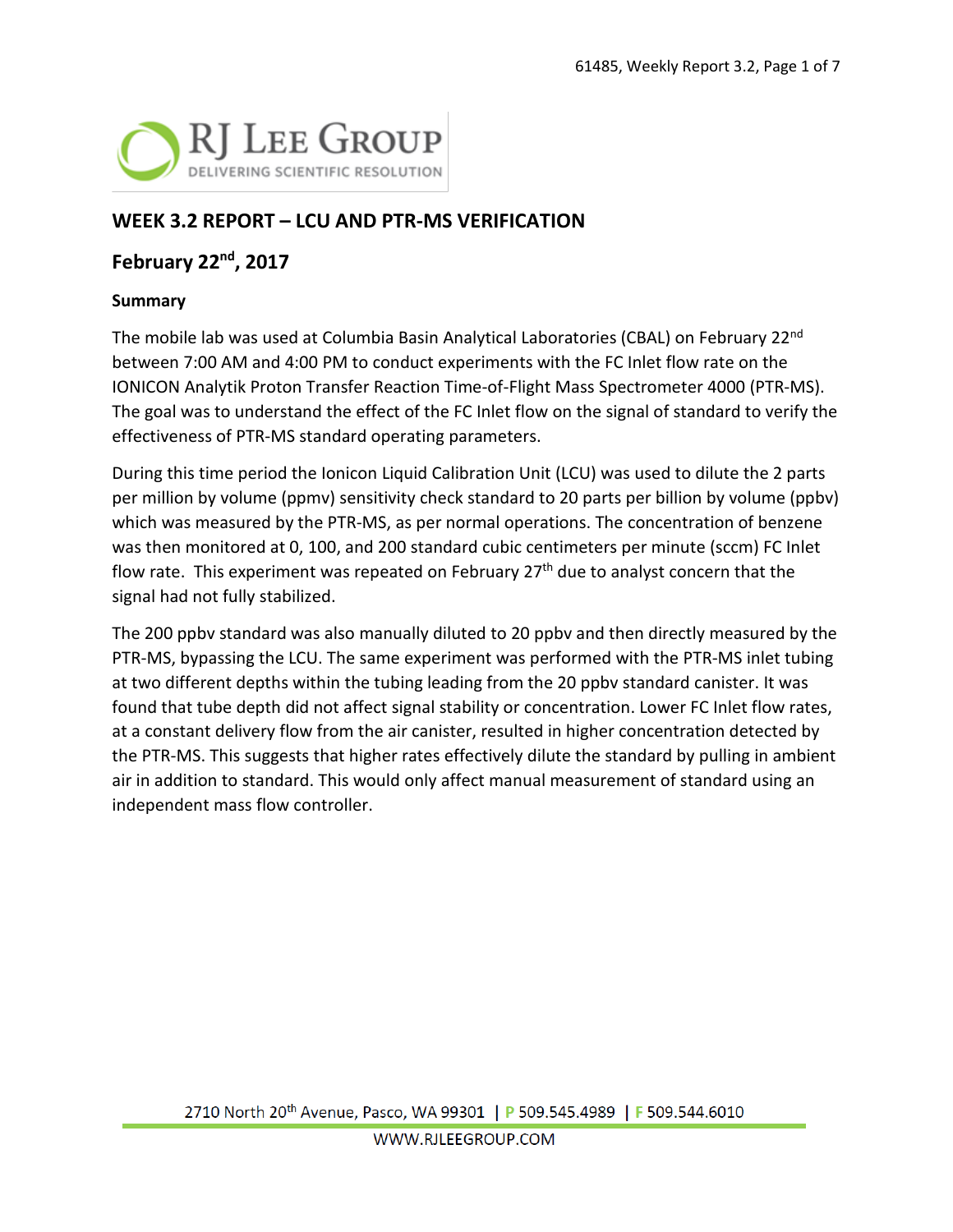# **February 23rd, 2017**

#### **Summary**

The mobile lab was used on at CBAL on February 23<sup>rd</sup> between 3:00 PM and 4:00 PM to conduct preliminary experiments for the verification of the LCU. These experiments were used to direct experiments on February 24<sup>th</sup>.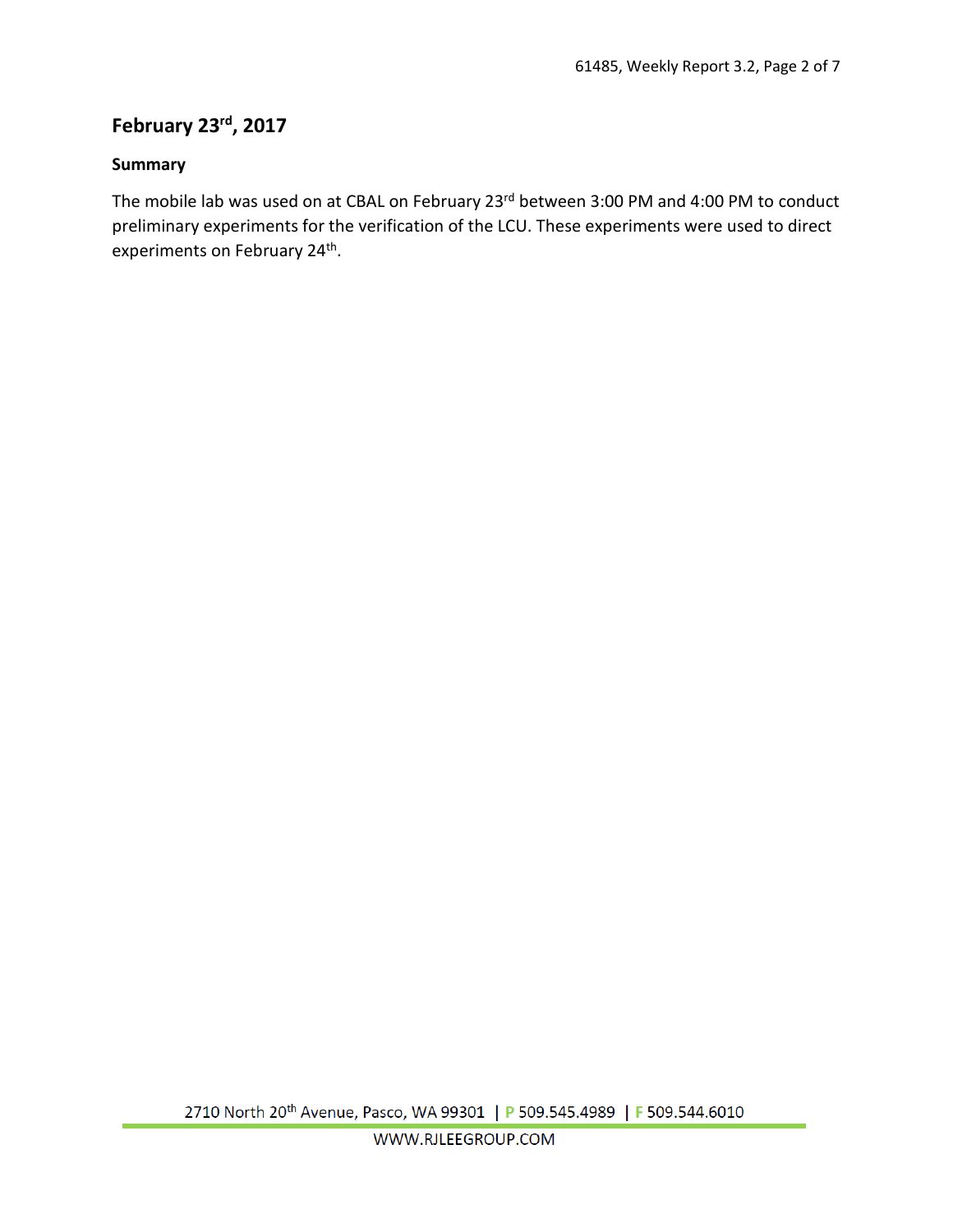## **February 24th, 2017**

#### **Summary**

The mobile lab was used at CBAL on February 24<sup>th</sup> between 7:00 AM and 2:30 PM to perform experiments to verify LCU operation. In particular, an experiment was performed to test the effect of the evaporation chamber temperature concentration of standard produced by the LCU.

During this time period the LCU was used to dilute the 2 ppmv sensitivity check standard to 20 ppbv which was measured by the PTR-MS, as per normal operations. Benzene concentration was monitored when the evaporation chamber temperature was set to 30, 60, 80, and 100 °C. For at least 5 minutes between temperature changes zero air was drawn through the system to limit residual effects. Signal behavior was recorded and concentration was averaged. It was found that temperature did not alter the concentration of the standard, but it did alter the behavior of the signal. Visually, the signal is more erratic at lower temperatures and more stable at higher temperatures. The current standard operating condition of the evaporation chamber is (and has always been) 80 °C. Also, the LCU is only used during sensitivity checks, not during ambient air measurements. Thus, these findings do not affect data quality.

This behavior may indicate that at low temperatures condensation occurs, initially lowering the amount of standard in the gas phase.

#### **Figure LCU 3.2.3a**

Figure LCU 3.2.3a displays the PTR-MS signal for benzene in this experiment. PTR-MS Viewer 3 software was used to subtract the background and to produce this image. Signal 1 indicates evaporation chamber at 30 °C. Signal 2 indicates 60 °C, 3 indicates 80 °C, and 4 indicates 100 °C. Note the non-steady initial behavior of signal 1 compared to signals 3 and 4.

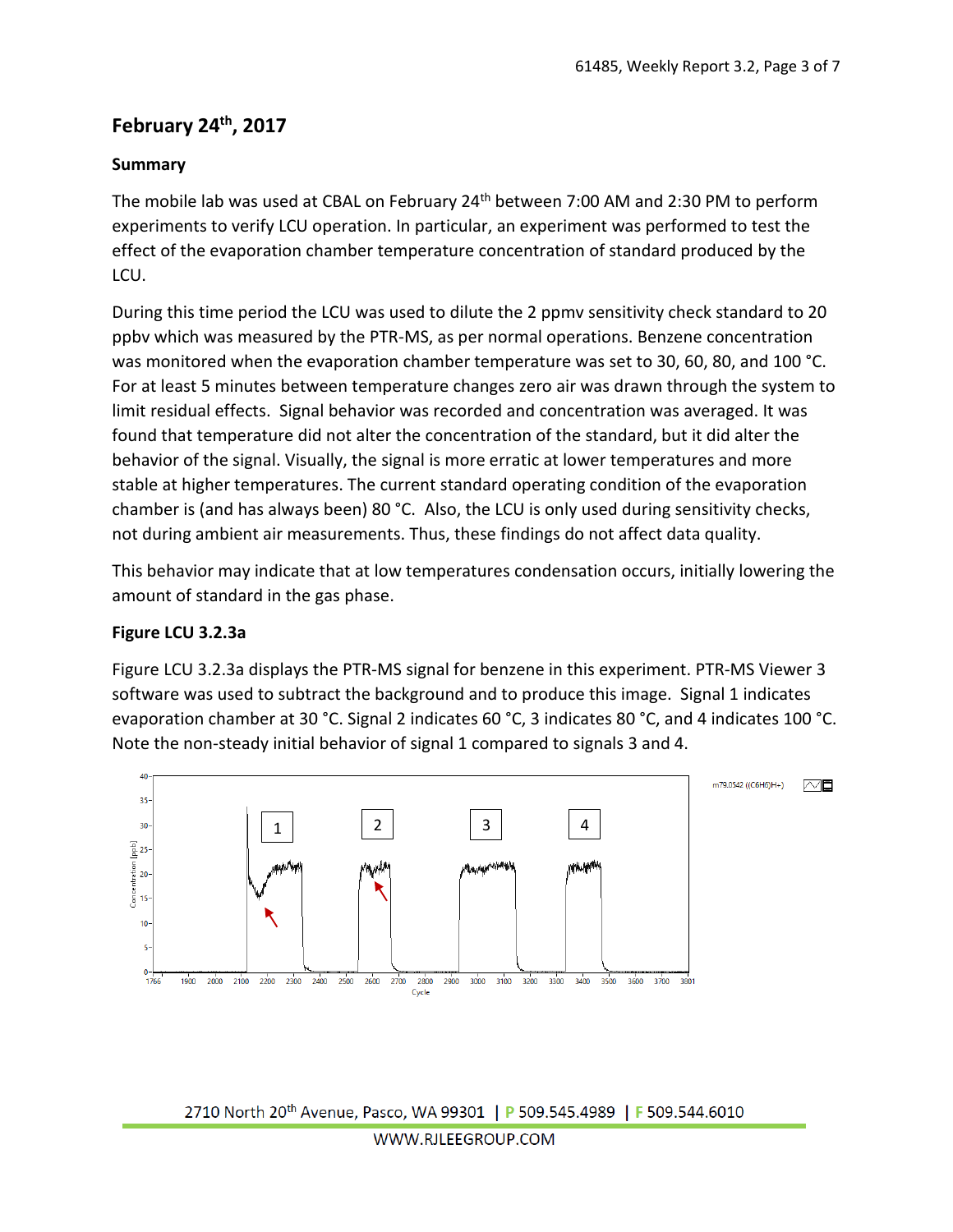# **February 27th, 2017**

### **Summary**

The mobile lab was used at CBAL on February 27<sup>th</sup> from 8:00 AM to 3:00 PM to continue verification of the LCU and PTR-MS. The FC-Inlet experiment from February 22<sup>nd</sup> was repeated specifically for standard diluted by the LCU. This experiment was repeated because further examination of the data indicated that sufficient time for stabilization may not have occurred and results were the opposite of expectations.

The experiment was repeated at 8:30 AM and at 9:30 AM. At 8:30 AM data from the experiment indicated that the PTR-MS and LCU had not sufficiently warmed-up and stabilized. At 9:30 AM data from the experiment indicated that varying FC Inlet flow rates from 200 sccm to 100 sccm and 0 sccm had no effect on benzene concentration, provided that the PTR-MS inlet line placement in the mass flow controller exit line is deep enough to prevent back diffusion of ambient air. Additionally, the PTR-MS signal appeared to stabilize. Note that field measurements are conducted well-after the warm-up period of this experiment.

An additional experiment was conducted to test the separation of the peaks of several compounds of interest. A standard (CBAL-413-74B) was produced that contained methanol, furan, benzene, isoprene, methyl acetate, N-nitrosodi-N-propylamine, Nnitrosomethylethylamine, and N-nitrosodimethylamine (NDMA). The LCU was used to dilute this standard to an appropriate concentration and the signal was monitored on the PTR-MS. Isoprene and furan were sufficiently resolved at m/z=69 which provides high confidence in their identification in the data sets when present individually or as a mixture. This is augmented with the high stability of the mass scale from the PTR-TOF-4000 instrument. The other peaks of interest at m/z=75 for protonated methyl acetate and NDMA were not resolved. This experiment will further inform future experiments.

# **February 27th, Figures**

### **Figure PTR-MS 3.2.4a**

Figure PTR-MS 3.2.4a shows the peak separation achieved at m/z=69 by the IONICON Analytik PTR-TOF 4000. PTR-MS Viewer 3 software was used to subtract the background and to produce this image.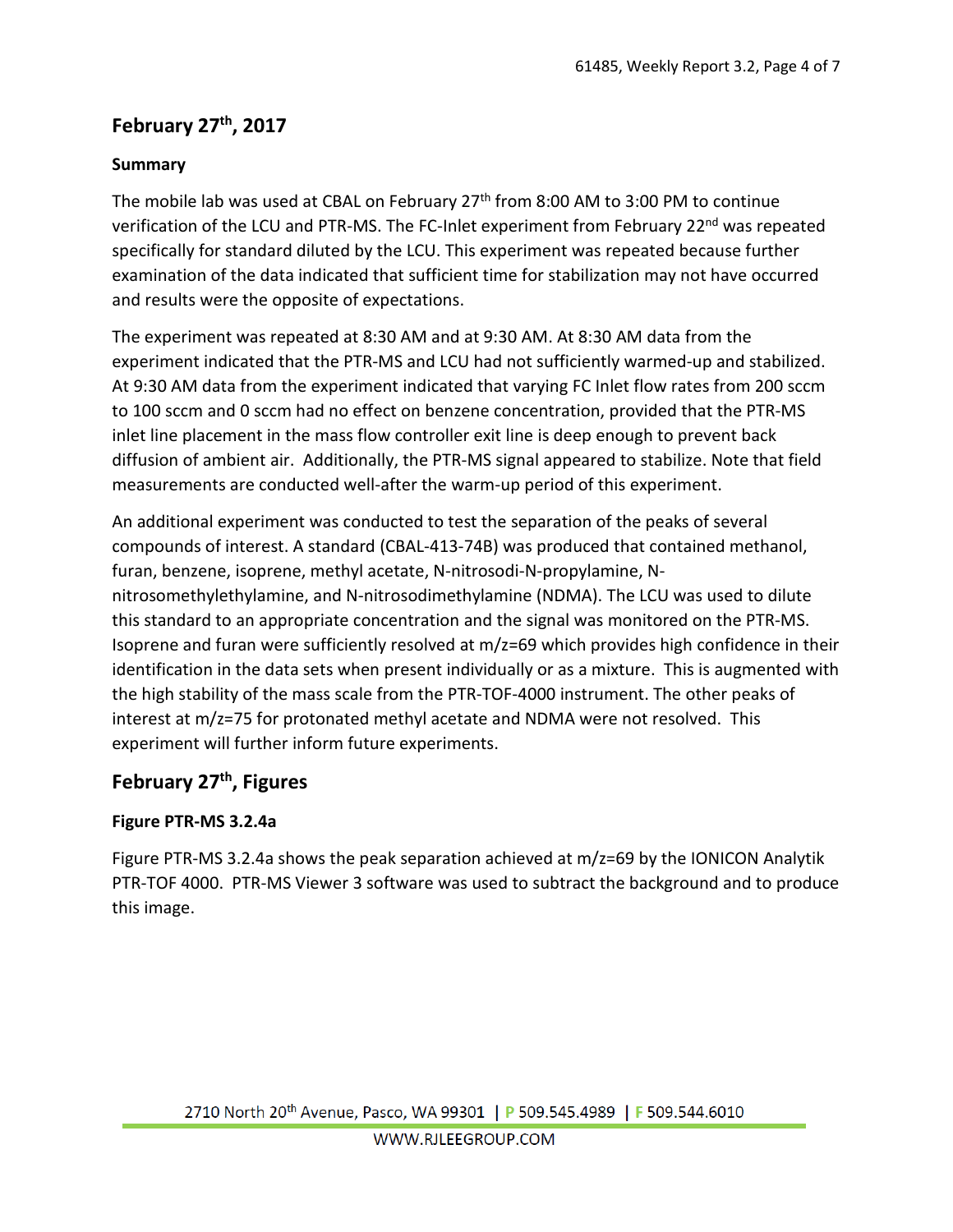

0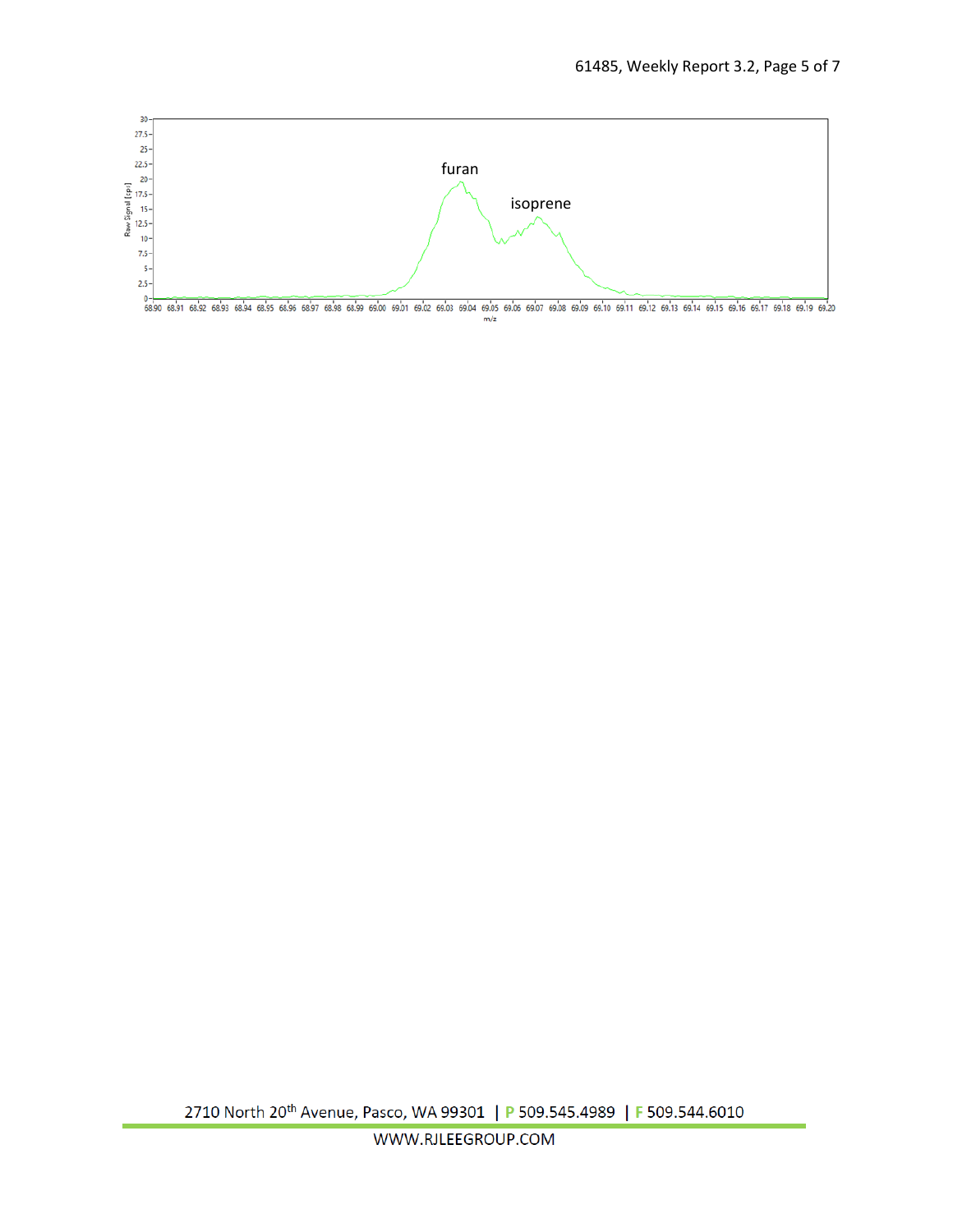#### **Figure PTR-MS 3.2.4b**

Figure PTR-MS 3.2.4b shows the lack of separation between peaks at m/z=75, NDMA and methyl acetate. PTR-MS Viewer 3 software was used to subtract the background and to produce this image.